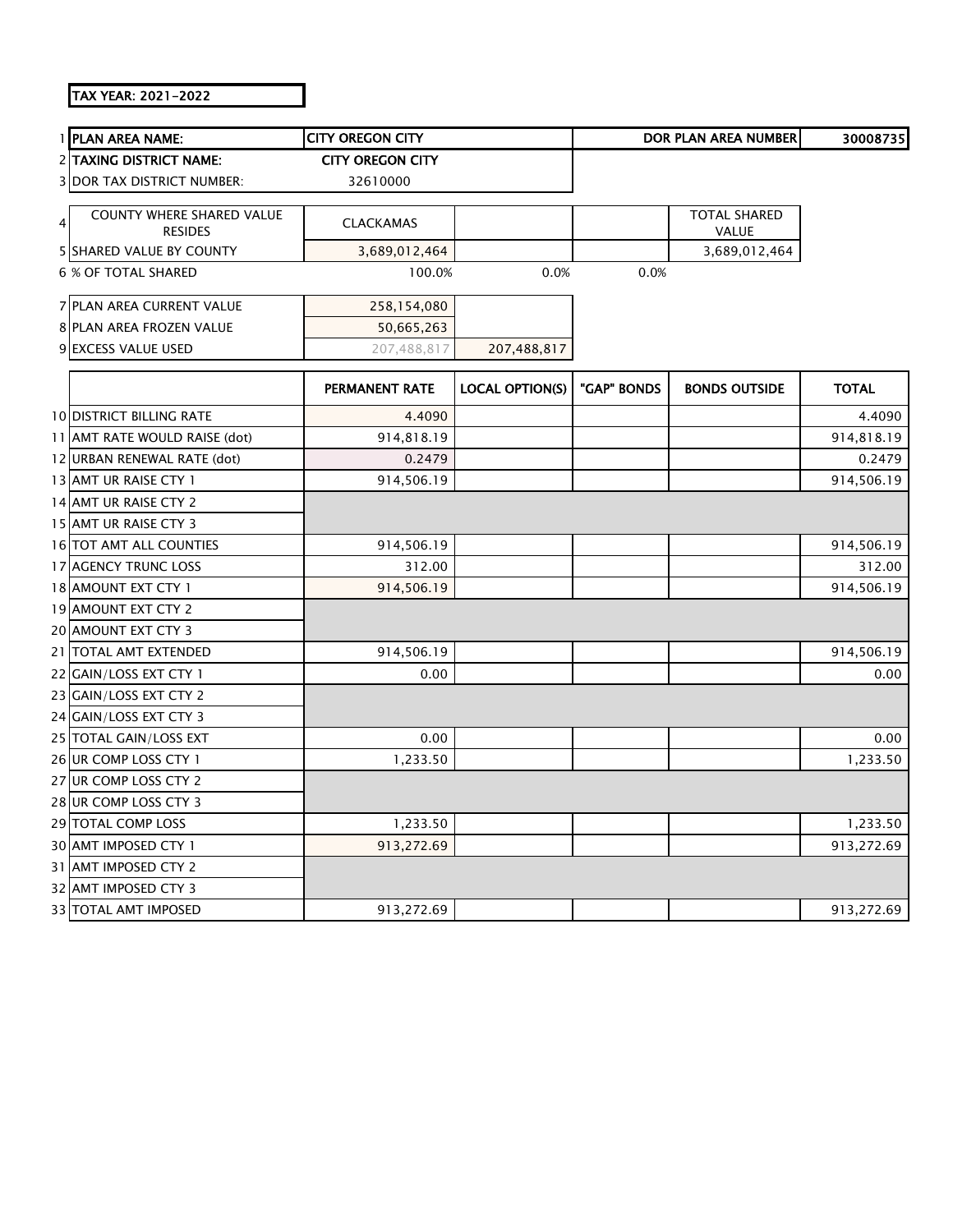|   | 1 PLAN AREA NAME:                          | <b>CITY OREGON CITY</b> |                        |             | <b>DOR PLAN AREA NUMBER</b>   | 30008735     |
|---|--------------------------------------------|-------------------------|------------------------|-------------|-------------------------------|--------------|
|   | 2 TAXING DISTRICT NAME:                    | <b>COMM COLL CLACK</b>  |                        |             |                               |              |
|   | <b>3 DOR TAX DISTRICT NUMBER:</b>          | 30604000                |                        |             |                               |              |
|   |                                            |                         |                        |             |                               |              |
| 4 | <b>COUNTY WHERE SHARED VALUE</b>           | <b>CLACKAMAS</b>        |                        |             | TOTAL SHARED                  |              |
|   | <b>RESIDES</b><br>5 SHARED VALUE BY COUNTY | 3,689,012,464           |                        |             | <b>VALUE</b><br>3,689,012,464 |              |
|   | 6 % OF TOTAL SHARED                        | 100.0%                  | 0.0%                   | 0.0%        |                               |              |
|   | 7 PLAN AREA CURRENT VALUE                  | 258,154,080             |                        |             |                               |              |
|   | 8 PLAN AREA FROZEN VALUE                   | 50,665,263              |                        |             |                               |              |
|   | 9 EXCESS VALUE USED                        | 207,488,817             | 207,488,817            |             |                               |              |
|   |                                            | PERMANENT RATE          | <b>LOCAL OPTION(S)</b> | "GAP" BONDS | <b>BONDS OUTSIDE</b>          | <b>TOTAL</b> |
|   | <b>10 DISTRICT BILLING RATE</b>            | 0.5582                  |                        |             | 0.0000                        | 0.5582       |
|   | 11 AMT RATE WOULD RAISE (dot)              | 115,820.26              |                        |             | 0.00                          | 115,820.26   |
|   | 12 URBAN RENEWAL RATE (dot)                | 0.0313                  |                        |             | 0.0000                        | 0.0313       |
|   | 13 AMT UR RAISE CTY 1                      | 115,466.09              |                        |             | 0.00                          | 115,466.09   |
|   | 14 AMT UR RAISE CTY 2                      |                         |                        |             |                               |              |
|   | 15 AMT UR RAISE CTY 3                      |                         |                        |             |                               |              |
|   | 16 TOT AMT ALL COUNTIES                    | 115,466.09              |                        |             | 0.00                          | 115,466.09   |
|   | 17 AGENCY TRUNC LOSS                       | 354.17                  |                        |             | 0.00                          | 354.17       |
|   | 18 AMOUNT EXT CTY 1                        | 115,466.09              |                        |             | 0.00                          | 115,466.09   |
|   | 19 AMOUNT EXT CTY 2                        |                         |                        |             |                               |              |
|   | 20 AMOUNT EXT CTY 3                        |                         |                        |             |                               |              |
|   | 21   TOTAL AMT EXTENDED                    | 115,466.09              |                        |             | 0.00                          | 115,466.09   |
|   | 22 GAIN/LOSS EXT CTY 1                     | 0.00                    |                        |             | 0.00                          | 0.00         |
|   | 23 GAIN/LOSS EXT CTY 2                     |                         |                        |             |                               |              |
|   | 24 GAIN/LOSS EXT CTY 3                     |                         |                        |             |                               |              |
|   | 25 TOTAL GAIN/LOSS EXT                     | 0.00                    |                        |             | 0.00                          | 0.00         |
|   | 26 UR COMP LOSS CTY 1                      | 155.20                  |                        |             | 0.00                          | 155.20       |
|   | 27 UR COMP LOSS CTY 2                      |                         |                        |             |                               |              |
|   | 28 UR COMP LOSS CTY 3                      |                         |                        |             |                               |              |
|   | 29 TOTAL COMP LOSS                         | 155.20                  |                        |             | 0.00                          | 155.20       |
|   | 30 AMT IMPOSED CTY 1                       | 115,310.89              |                        |             | 0.00                          | 115,310.89   |
|   | 31 AMT IMPOSED CTY 2                       |                         |                        |             |                               |              |
|   | 32 AMT IMPOSED CTY 3                       |                         |                        |             |                               |              |

TOTAL AMT IMPOSED 115,310.89 0.00 115,310.89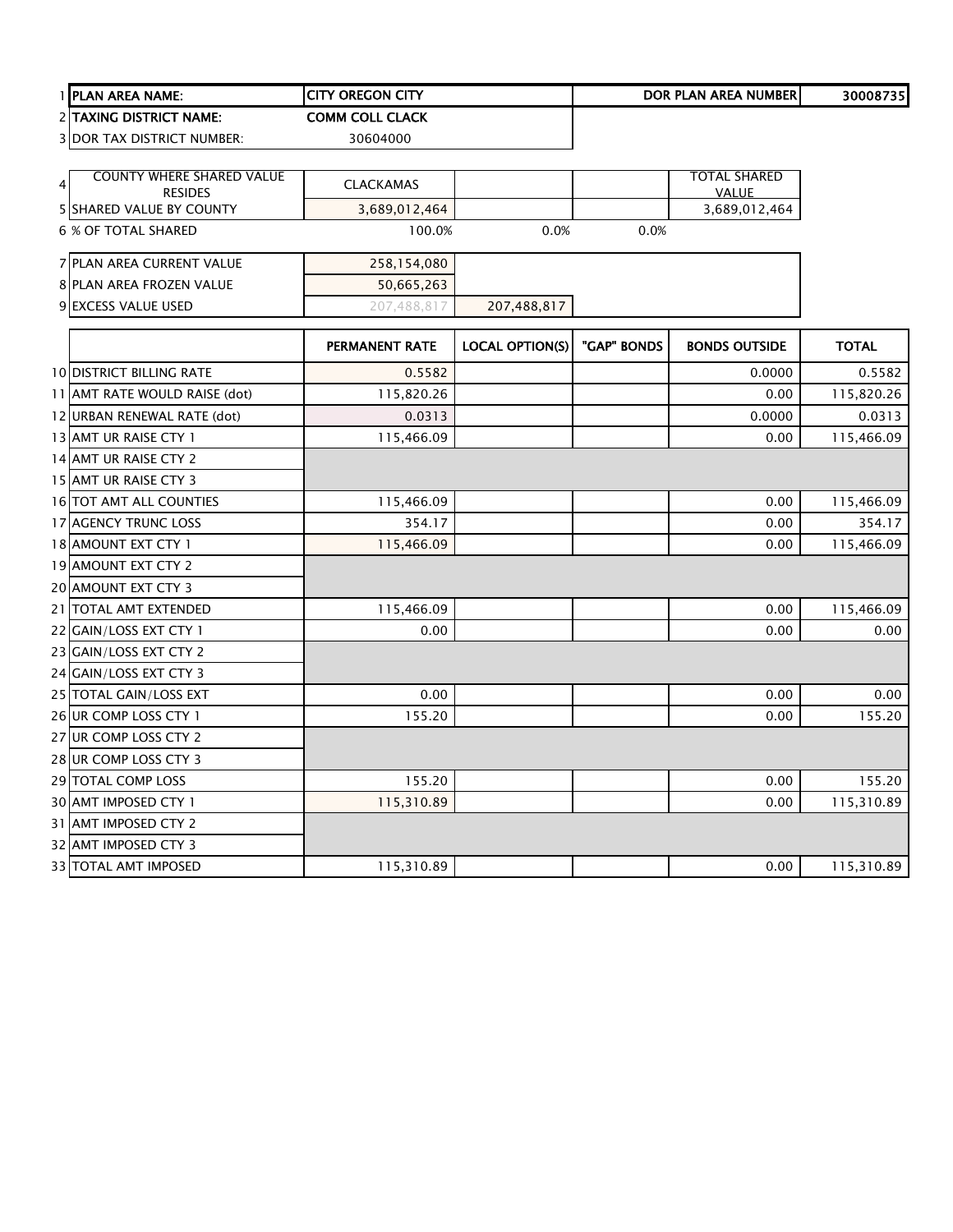|               | 1 PLAN AREA NAME:                          | <b>CITY OREGON CITY</b> |                        |             | <b>DOR PLAN AREA NUMBER</b> | 30008735     |
|---------------|--------------------------------------------|-------------------------|------------------------|-------------|-----------------------------|--------------|
|               | 2 TAXING DISTRICT NAME:                    | <b>COUNTY C</b>         |                        |             |                             |              |
|               | <b>3 DOR TAX DISTRICT NUMBER:</b>          | 30000032                |                        |             |                             |              |
|               |                                            |                         |                        |             |                             |              |
| $\frac{4}{ }$ | <b>COUNTY WHERE SHARED VALUE</b>           | <b>CLACKAMAS</b>        |                        |             | <b>TOTAL SHARED</b>         |              |
|               | <b>RESIDES</b><br>5 SHARED VALUE BY COUNTY | 3,689,012,464           |                        |             | VALUE<br>3,689,012,464      |              |
|               | 6 % OF TOTAL SHARED                        | 100.0%                  | 0.0%                   | 0.0%        |                             |              |
|               |                                            |                         |                        |             |                             |              |
|               | 7 PLAN AREA CURRENT VALUE                  | 258,154,080             |                        |             |                             |              |
|               | 8 PLAN AREA FROZEN VALUE                   | 50,665,263              |                        |             |                             |              |
|               | 9 EXCESS VALUE USED                        | 207,488,817             | 207,488,817            |             |                             |              |
|               |                                            |                         |                        |             |                             |              |
|               |                                            | <b>PERMANENT RATE</b>   | <b>LOCAL OPTION(S)</b> | "GAP" BONDS | <b>BONDS OUTSIDE</b>        | <b>TOTAL</b> |
|               | <b>10 DISTRICT BILLING RATE</b>            | 2.4042                  |                        |             |                             | 2.4042       |
|               | 11 AMT RATE WOULD RAISE (dot)              | 498,844.61              |                        |             |                             | 498,844.61   |
|               | 12 URBAN RENEWAL RATE (dot)                | 0.1352                  |                        |             |                             | 0.1352       |
|               | 13 AMT UR RAISE CTY 1                      | 498,754.49              |                        |             |                             | 498,754.49   |
|               | 14 AMT UR RAISE CTY 2                      |                         |                        |             |                             |              |
|               | 15 AMT UR RAISE CTY 3                      |                         |                        |             |                             |              |
|               | 16 TOT AMT ALL COUNTIES                    | 498,754.49              |                        |             |                             | 498,754.49   |
|               | 17 AGENCY TRUNC LOSS                       | 90.12                   |                        |             |                             | 90.12        |
|               | 18 AMOUNT EXT CTY 1                        | 498,754.49              |                        |             |                             | 498,754.49   |
|               | 19 AMOUNT EXT CTY 2                        |                         |                        |             |                             |              |
|               | 20 AMOUNT EXT CTY 3                        |                         |                        |             |                             |              |
|               | 21 TOTAL AMT EXTENDED                      | 498,754.49              |                        |             |                             | 498,754.49   |
|               | 22 GAIN/LOSS EXT CTY 1                     | 0.00                    |                        |             |                             | 0.00         |
|               | 23 GAIN/LOSS EXT CTY 2                     |                         |                        |             |                             |              |
|               | 24 GAIN/LOSS EXT CTY 3                     |                         |                        |             |                             |              |
|               | 25 TOTAL GAIN/LOSS EXT                     | 0.00                    |                        |             |                             | 0.00         |
|               | 26 UR COMP LOSS CTY 1                      | 672.55                  |                        |             |                             | 672.55       |
|               | 27 UR COMP LOSS CTY 2                      |                         |                        |             |                             |              |
|               | 28 UR COMP LOSS CTY 3                      |                         |                        |             |                             |              |
|               | 29 TOTAL COMP LOSS                         | 672.55                  |                        |             |                             | 672.55       |
|               | 30 AMT IMPOSED CTY 1                       | 498,081.94              |                        |             |                             | 498,081.94   |
|               | 31 AMT IMPOSED CTY 2                       |                         |                        |             |                             |              |
|               | 32 AMT IMPOSED CTY 3                       |                         |                        |             |                             |              |
|               | 33 TOTAL AMT IMPOSED                       | 498,081.94              |                        |             |                             | 498,081.94   |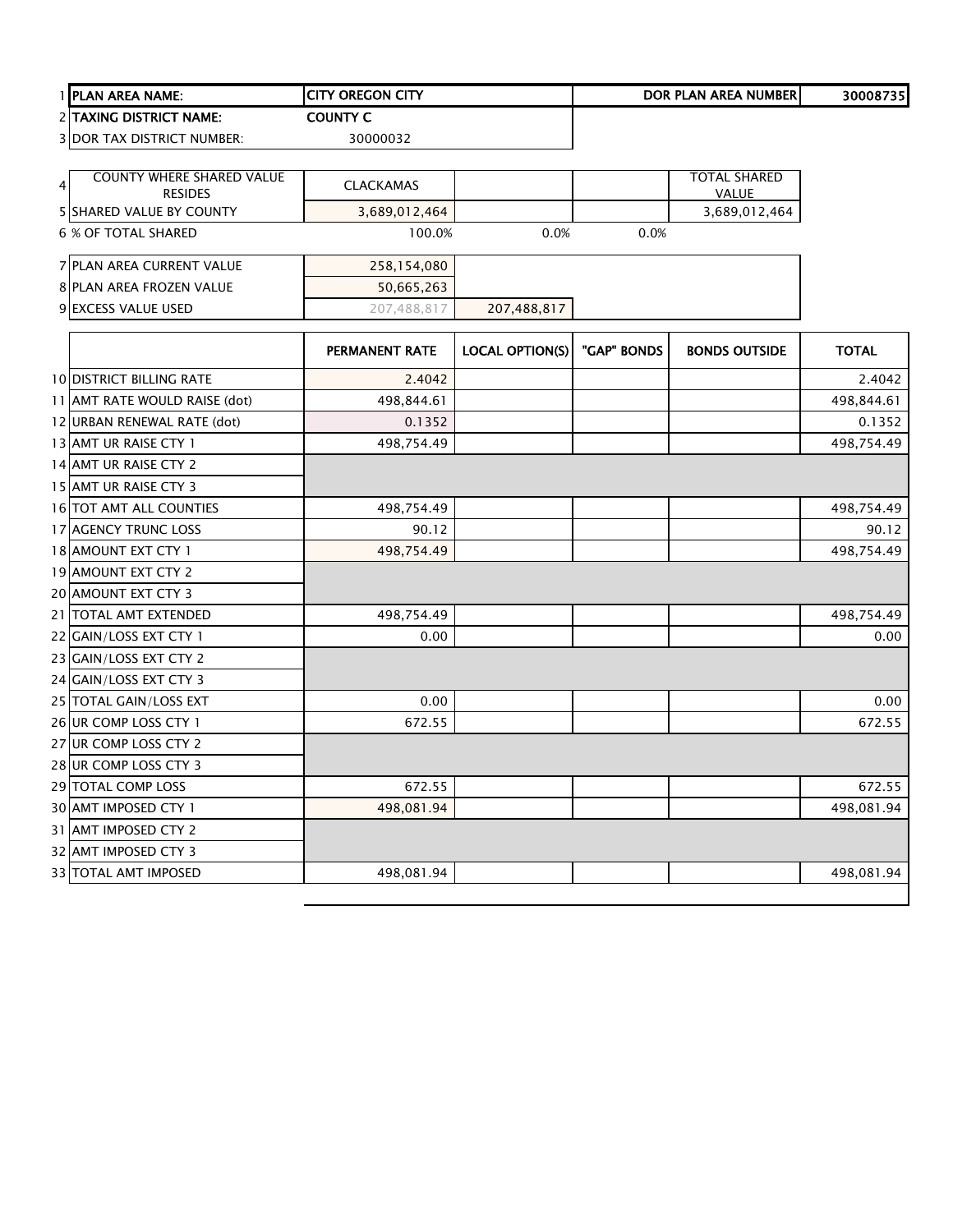| 1 PLAN AREA NAME:                                                    | <b>CITY OREGON CITY</b>          |                        |             | <b>DOR PLAN AREA NUMBER</b>  | 30008735     |
|----------------------------------------------------------------------|----------------------------------|------------------------|-------------|------------------------------|--------------|
| 2 TAXING DISTRICT NAME:                                              | <b>COUNTY EXTENSION &amp; 4H</b> |                        |             |                              |              |
| <b>3 DOR TAX DISTRICT NUMBER:</b>                                    | 30008091                         |                        |             |                              |              |
| <b>COUNTY WHERE SHARED VALUE</b><br>$\overline{4}$<br><b>RESIDES</b> | <b>CLACKAMAS</b>                 |                        |             | <b>TOTAL SHARED</b><br>VALUE |              |
| <b>5 SHARED VALUE BY COUNTY</b>                                      | 3,689,012,464                    |                        |             | 3,689,012,464                |              |
| <b>6 % OF TOTAL SHARED</b>                                           | 100.0%                           | 0.0%                   | 0.0%        |                              |              |
| 7 PLAN AREA CURRENT VALUE                                            | 258,154,080                      |                        |             |                              |              |
| 8 PLAN AREA FROZEN VALUE                                             | 50,665,263                       |                        |             |                              |              |
| 9 EXCESS VALUE USED                                                  | 207,488,817                      | 207,488,817            |             |                              |              |
|                                                                      | PERMANENT RATE                   | <b>LOCAL OPTION(S)</b> | "GAP" BONDS | <b>BONDS OUTSIDE</b>         | <b>TOTAL</b> |
| <b>10 DISTRICT BILLING RATE</b>                                      | 0.0500                           |                        |             |                              | 0.0500       |
| 11 AMT RATE WOULD RAISE (dot)                                        | 10,374.44                        |                        |             |                              | 10,374.44    |
| 12 URBAN RENEWAL RATE (dot)                                          | 0.0028                           |                        |             |                              | 0.0028       |
| 13 AMT UR RAISE CTY 1                                                | 10,329.23                        |                        |             |                              | 10,329.23    |
| 14 AMT UR RAISE CTY 2                                                |                                  |                        |             |                              |              |
| 15 AMT UR RAISE CTY 3                                                |                                  |                        |             |                              |              |
| 16 TOT AMT ALL COUNTIES                                              | 10,329.23                        |                        |             |                              | 10,329.23    |
| 17 AGENCY TRUNC LOSS                                                 | 45.21                            |                        |             |                              | 45.21        |
| 18 AMOUNT EXT CTY 1                                                  | 10,329.23                        |                        |             |                              | 10,329.23    |
| 19 AMOUNT EXT CTY 2                                                  |                                  |                        |             |                              |              |
| 20 AMOUNT EXT CTY 3                                                  |                                  |                        |             |                              |              |
| 21 TOTAL AMT EXTENDED                                                | 10,329.23                        |                        |             |                              | 10,329.23    |
| 22 GAIN/LOSS EXT CTY 1                                               | 0.00                             |                        |             |                              | 0.00         |
| 23 GAIN/LOSS EXT CTY 2                                               |                                  |                        |             |                              |              |
| 24 GAIN/LOSS EXT CTY 3                                               |                                  |                        |             |                              |              |
| 25 TOTAL GAIN/LOSS EXT                                               | 0.00                             |                        |             |                              | 0.00         |
| 26 UR COMP LOSS CTY 1                                                | 13.22                            |                        |             |                              | 13.22        |
| 27 UR COMP LOSS CTY 2                                                |                                  |                        |             |                              |              |
| 28 UR COMP LOSS CTY 3                                                |                                  |                        |             |                              |              |
| 29 TOTAL COMP LOSS                                                   | 13.22                            |                        |             |                              | 13.22        |
| 30 AMT IMPOSED CTY 1                                                 | 10,316.01                        |                        |             |                              | 10,316.01    |
| 31 AMT IMPOSED CTY 2                                                 |                                  |                        |             |                              |              |
| 32 AMT IMPOSED CTY 3                                                 |                                  |                        |             |                              |              |
| 33 TOTAL AMT IMPOSED                                                 | 10,316.01                        |                        |             |                              | 10,316.01    |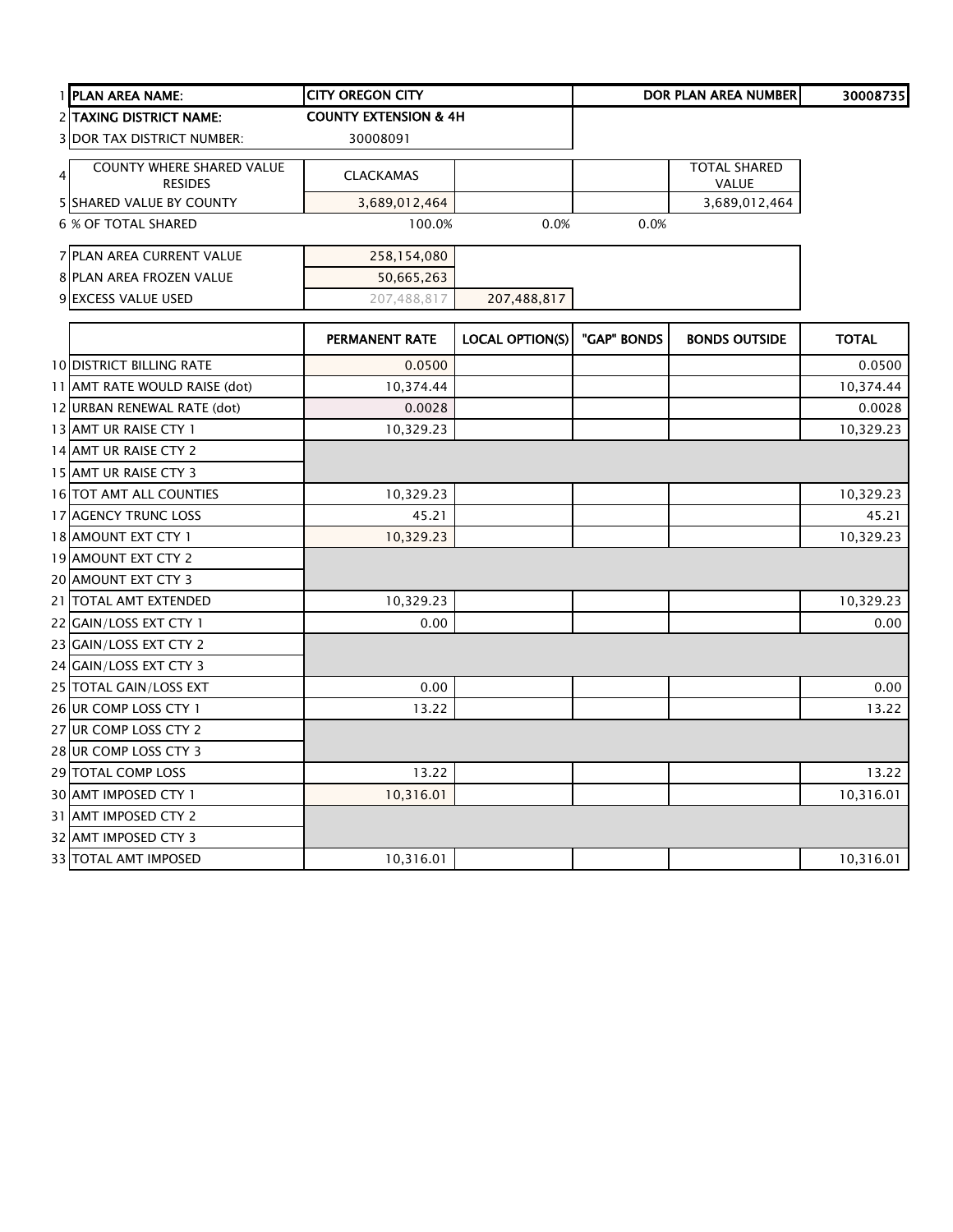|   | 1 PLAN AREA NAME:                           | <b>CITY OREGON CITY</b> |                        |             | <b>DOR PLAN AREA NUMBER</b>  | 30008735     |
|---|---------------------------------------------|-------------------------|------------------------|-------------|------------------------------|--------------|
|   | 2 TAXING DISTRICT NAME:                     | <b>COUNTY LIBRARY</b>   |                        |             |                              |              |
|   | <b>3 DOR TAX DISTRICT NUMBER:</b>           | 30009121                |                        |             |                              |              |
| 4 | COUNTY WHERE SHARED VALUE<br><b>RESIDES</b> | <b>CLACKAMAS</b>        |                        |             | <b>TOTAL SHARED</b><br>VALUE |              |
|   | <b>5 SHARED VALUE BY COUNTY</b>             | 3,689,012,464           |                        |             | 3,689,012,464                |              |
|   | <b>6 % OF TOTAL SHARED</b>                  | 100.0%                  | 0.0%                   | 0.0%        | 100.0%                       |              |
|   | 7 PLAN AREA CURRENT VALUE                   | 258,154,080             |                        |             |                              |              |
|   | 8 PLAN AREA FROZEN VALUE                    | 50,665,263              |                        |             |                              |              |
|   | 9 EXCESS VALUE USED                         | 207,488,817             | 207,488,817            |             |                              |              |
|   |                                             | PERMANENT RATE          | <b>LOCAL OPTION(S)</b> | "GAP" BONDS | <b>BONDS OUTSIDE</b>         | <b>TOTAL</b> |
|   | <b>10 DISTRICT BILLING RATE</b>             | 0.3974                  |                        |             |                              | 0.3974       |
|   | 11 AMT RATE WOULD RAISE (dot)               | 82,456.06               |                        |             |                              | 82,456.06    |
|   | 12 URBAN RENEWAL RATE (dot)                 | 0.0223                  |                        |             |                              | 0.0223       |
|   | 13 AMT UR RAISE CTY 1                       | 82,264.98               |                        |             |                              | 82,264.98    |
|   | 14 AMT UR RAISE CTY 2                       |                         |                        |             |                              |              |
|   | 15 AMT UR RAISE CTY 3                       |                         |                        |             |                              |              |
|   | 16 TOT AMT ALL COUNTIES                     | 82,264.98               |                        |             |                              | 82,264.98    |
|   | 17 AGENCY TRUNC LOSS                        | 191.08                  |                        |             |                              | 191.08       |
|   | 18 AMOUNT EXT CTY 1                         | 82,264.98               |                        |             |                              | 82,264.98    |
|   | 19 AMOUNT EXT CTY 2                         |                         |                        |             |                              |              |
|   | 20 AMOUNT EXT CTY 3                         |                         |                        |             |                              |              |
|   | 21 TOTAL AMT EXTENDED                       | 82,264.98               |                        |             |                              | 82,264.98    |
|   | 22 GAIN/LOSS EXT CTY 1                      | 0.00                    |                        |             |                              | 0.00         |
|   | 23 GAIN/LOSS EXT CTY 2                      |                         |                        |             |                              |              |
|   | 24 GAIN/LOSS EXT CTY 3                      |                         |                        |             |                              |              |
|   | 25 TOTAL GAIN/LOSS EXT                      | 0.00                    |                        |             |                              | 0.00         |
|   | 26 UR COMP LOSS CTY 1                       | 110.32                  |                        |             |                              | 110.32       |
|   | 27 UR COMP LOSS CTY 2                       |                         |                        |             |                              |              |
|   | UR COMP LOSS CTY 3                          |                         |                        |             |                              |              |
|   | 29 TOTAL COMP LOSS                          | 110.32                  |                        |             |                              | 110.32       |
|   | 30 AMT IMPOSED CTY 1                        | 82,154.66               |                        |             |                              | 82,154.66    |
|   | 31 AMT IMPOSED CTY 2                        |                         |                        |             |                              |              |
|   | 32 AMT IMPOSED CTY 3                        |                         |                        |             |                              |              |
|   | 33 TOTAL AMT IMPOSED                        | 82,154.66               |                        |             |                              | 82,154.66    |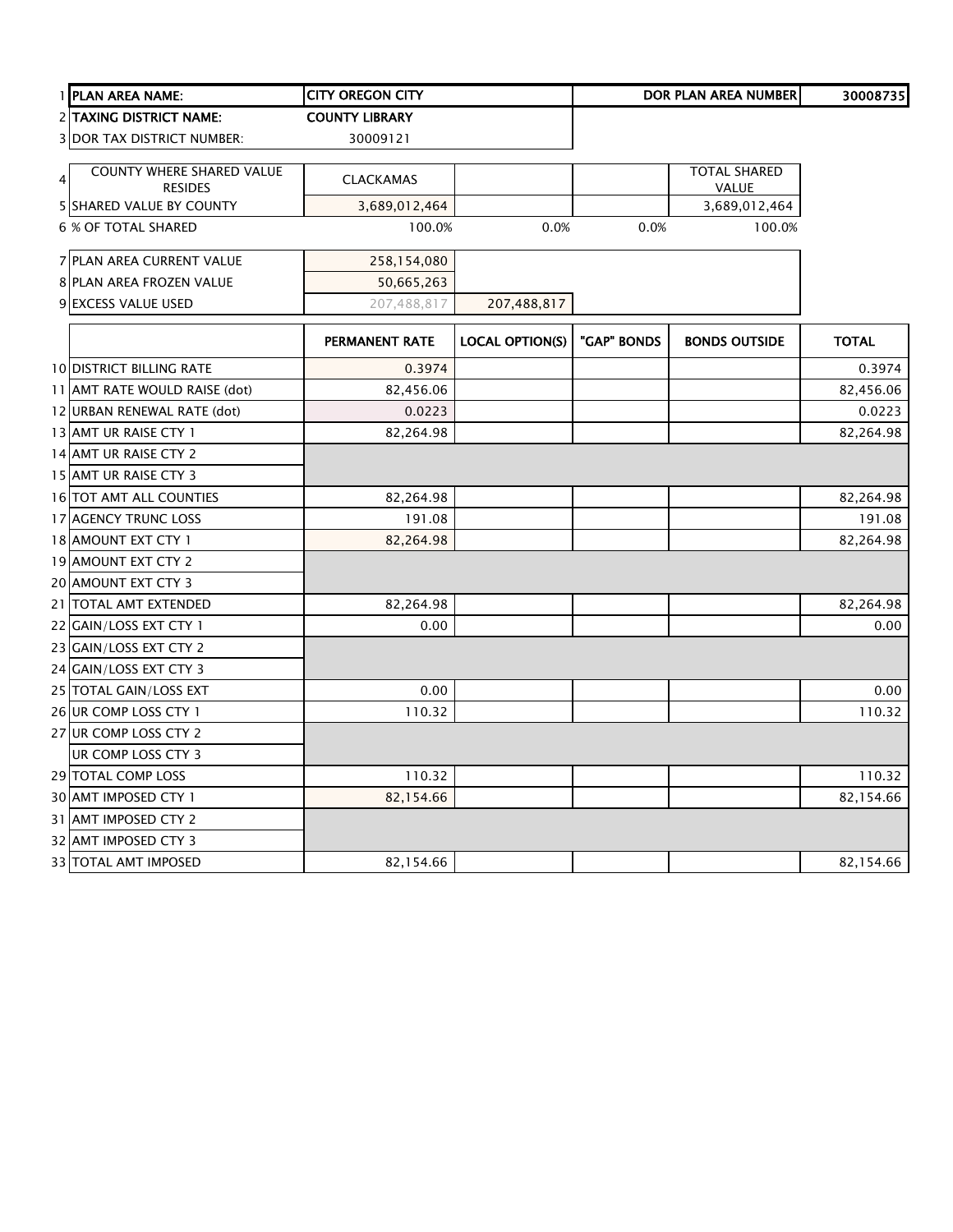| 1 PLAN AREA NAME:                                  | <b>CITY OREGON CITY</b> |                        |             | <b>DOR PLAN AREA NUMBER</b> | 30008735     |
|----------------------------------------------------|-------------------------|------------------------|-------------|-----------------------------|--------------|
| 2 TAXING DISTRICT NAME:                            | <b>COUNTY SOIL CONS</b> |                        |             |                             |              |
| <b>3 DOR TAX DISTRICT NUMBER:</b>                  | 30008060                |                        |             |                             |              |
| <b>COUNTY WHERE SHARED VALUE</b><br>$\overline{4}$ |                         |                        |             | <b>TOTAL SHARED</b>         |              |
| <b>RESIDES</b>                                     | <b>CLACKAMAS</b>        |                        |             | <b>VALUE</b>                |              |
| 5 SHARED VALUE BY COUNTY                           | 3,689,012,464           |                        |             | 3,689,012,464               |              |
| <b>6 % OF TOTAL SHARED</b>                         | 100.0%                  | 0.0%                   | 0.0%        |                             |              |
| 7 PLAN AREA CURRENT VALUE                          | 258,154,080             |                        |             |                             |              |
| 8 PLAN AREA FROZEN VALUE                           | 50,665,263              |                        |             |                             |              |
| 9 EXCESS VALUE USED                                | 207,488,817             | 207,488,817            |             |                             |              |
|                                                    | PERMANENT RATE          | <b>LOCAL OPTION(S)</b> | "GAP" BONDS | <b>BONDS OUTSIDE</b>        | <b>TOTAL</b> |
| 10 DISTRICT BILLING RATE                           | 0.0500                  |                        |             |                             | 0.0500       |
| 11 AMT RATE WOULD RAISE (dot)                      | 10,374.44               |                        |             |                             | 10,374.44    |
| 12 URBAN RENEWAL RATE (dot)                        | 0.0028                  |                        |             |                             | 0.0028       |
| 13 AMT UR RAISE CTY 1                              | 10,329.23               |                        |             |                             | 10,329.23    |
| 14 AMT UR RAISE CTY 2                              |                         |                        |             |                             |              |
| 15 AMT UR RAISE CTY 3                              |                         |                        |             |                             |              |
| 16 TOT AMT ALL COUNTIES                            | 10,329.23               |                        |             |                             | 10,329.23    |
| 17 AGENCY TRUNC LOSS                               | 45.21                   |                        |             |                             | 45.21        |
| 18 AMOUNT EXT CTY 1                                | 10,329.23               |                        |             |                             | 10,329.23    |
| 19 AMOUNT EXT CTY 2                                |                         |                        |             |                             |              |
| 20 AMOUNT EXT CTY 3                                |                         |                        |             |                             |              |
| 21 TOTAL AMT EXTENDED                              | 10,329.23               |                        |             |                             | 10,329.23    |
| 22 GAIN/LOSS EXT CTY 1                             | 0.00                    |                        |             |                             | 0.00         |
| 23 GAIN/LOSS EXT CTY 2                             |                         |                        |             |                             |              |
| 24 GAIN/LOSS EXT CTY 3                             |                         |                        |             |                             |              |
| 25 TOTAL GAIN/LOSS EXT                             | 0.00                    |                        |             |                             | 0.00         |
| 26 UR COMP LOSS CTY 1                              | 13.22                   |                        |             |                             | 13.22        |
| 27 UR COMP LOSS CTY 2                              |                         |                        |             |                             |              |
| 28 UR COMP LOSS CTY 3                              |                         |                        |             |                             |              |
| 29 TOTAL COMP LOSS                                 | 13.22                   |                        |             |                             | 13.22        |
| 30 AMT IMPOSED CTY 1                               | 10,316.01               |                        |             |                             | 10,316.01    |
| 31 AMT IMPOSED CTY 2                               |                         |                        |             |                             |              |
| 32 AMT IMPOSED CTY 3                               |                         |                        |             |                             |              |
| <b>33 TOTAL AMT IMPOSED</b>                        | 10,316.01               |                        |             |                             | 10,316.01    |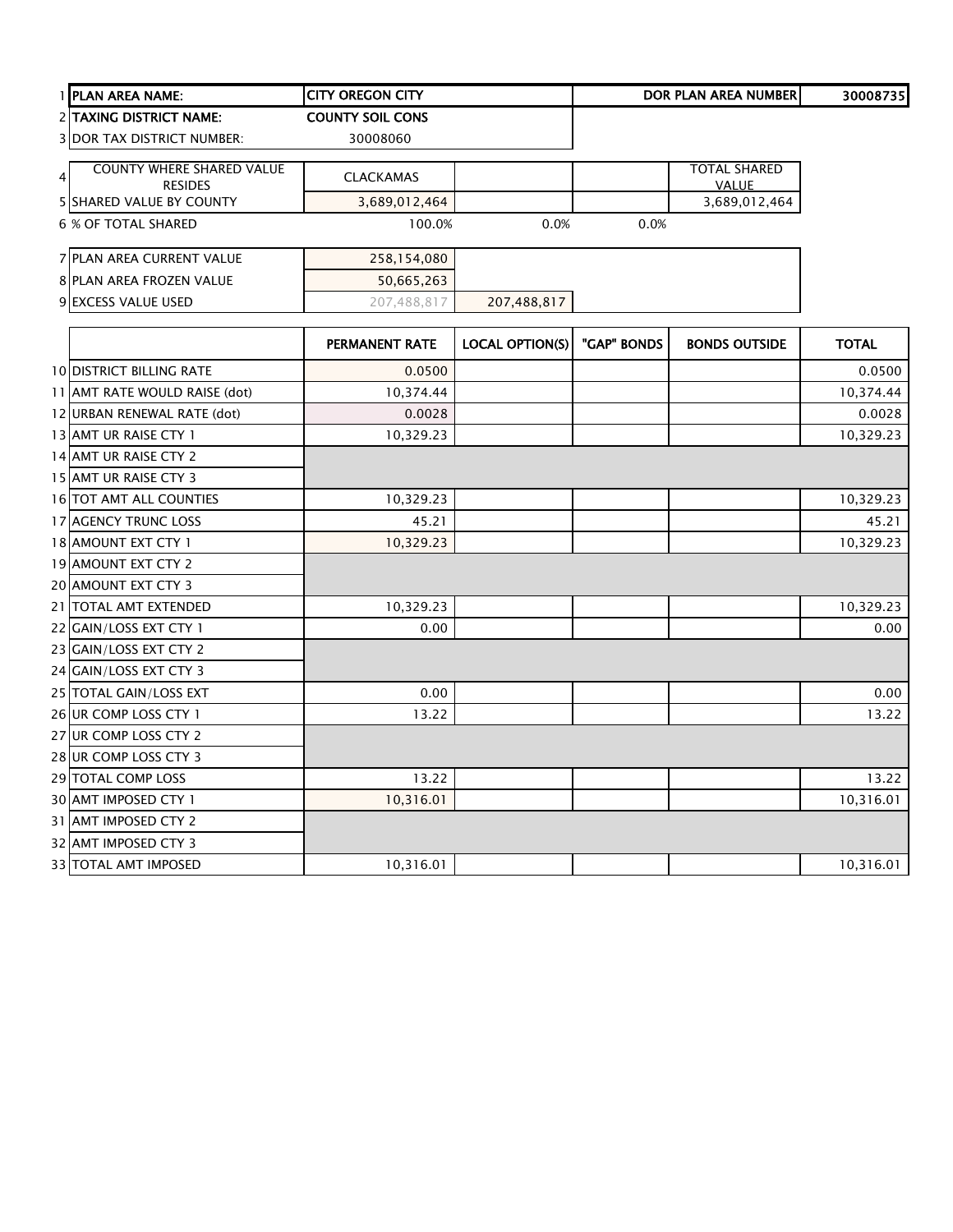|   | 1 PLAN AREA NAME:                 | <b>CITY OREGON CITY</b> |                        |             | <b>DOR PLAN AREA NUMBER</b> | 30008735     |
|---|-----------------------------------|-------------------------|------------------------|-------------|-----------------------------|--------------|
|   | 2 TAXING DISTRICT NAME:           | <b>ESD CLACKAMAS</b>    |                        |             |                             |              |
|   | <b>3 DOR TAX DISTRICT NUMBER:</b> | 30503000                |                        |             |                             |              |
|   | <b>COUNTY WHERE SHARED VALUE</b>  |                         |                        |             | <b>TOTAL SHARED</b>         |              |
| 4 | <b>RESIDES</b>                    | <b>CLACKAMAS</b>        |                        |             | <b>VALUE</b>                |              |
|   | <b>5 SHARED VALUE BY COUNTY</b>   | 3,689,012,464           |                        |             | 3,689,012,464               |              |
|   | 6 % OF TOTAL SHARED               | 100.0%                  | 0.0%                   | 0.0%        |                             |              |
|   | 7 PLAN AREA CURRENT VALUE         | 258,154,080             |                        |             |                             |              |
|   | 8 PLAN AREA FROZEN VALUE          | 50,665,263              |                        |             |                             |              |
|   | 9 EXCESS VALUE USED               | 207,488,817             | 207,488,817            |             |                             |              |
|   |                                   | PERMANENT RATE          | <b>LOCAL OPTION(S)</b> | "GAP" BONDS | <b>BONDS OUTSIDE</b>        | <b>TOTAL</b> |
|   | <b>10 DISTRICT BILLING RATE</b>   | 0.3687                  |                        |             |                             | 0.3687       |
|   | 11 AMT RATE WOULD RAISE (dot)     | 76,501.13               |                        |             |                             | 76,501.13    |
|   | 12 URBAN RENEWAL RATE (dot)       | 0.0207                  |                        |             |                             | 0.0207       |
|   | 13 AMT UR RAISE CTY 1             | 76,362.56               |                        |             |                             | 76,362.56    |
|   | 14 AMT UR RAISE CTY 2             |                         |                        |             |                             |              |
|   | 15 AMT UR RAISE CTY 3             |                         |                        |             |                             |              |
|   | 16 TOT AMT ALL COUNTIES           | 76,362.56               |                        |             |                             | 76,362.56    |
|   | 17 AGENCY TRUNC LOSS              | 138.57                  |                        |             |                             | 138.57       |
|   | 18 AMOUNT EXT CTY 1               | 76,362.56               |                        |             |                             | 76,362.56    |
|   | 19 AMOUNT EXT CTY 2               |                         |                        |             |                             |              |
|   | 20 AMOUNT EXT CTY 3               |                         |                        |             |                             |              |
|   | 21 TOTAL AMT EXTENDED             | 76,362.56               |                        |             |                             | 76,362.56    |
|   | 22 GAIN/LOSS EXT CTY 1            | 0.00                    |                        |             |                             | 0.00         |
|   | 23 GAIN/LOSS EXT CTY 2            |                         |                        |             |                             |              |
|   | 24 GAIN/LOSS EXT CTY 3            |                         |                        |             |                             |              |
|   | 25 TOTAL GAIN/LOSS EXT            | 0.00                    |                        |             |                             | 0.00         |
|   | 26 UR COMP LOSS CTY 1             | 102.45                  |                        |             |                             | 102.45       |
|   | 27 UR COMP LOSS CTY 2             |                         |                        |             |                             |              |
|   | 28 UR COMP LOSS CTY 3             |                         |                        |             |                             |              |
|   | 29 TOTAL COMP LOSS                | 102.45                  |                        |             |                             | 102.45       |
|   | 30 AMT IMPOSED CTY 1              | 76,260.11               |                        |             |                             | 76,260.11    |
|   | 31 AMT IMPOSED CTY 2              |                         |                        |             |                             |              |
|   | 32 AMT IMPOSED CTY 3              |                         |                        |             |                             |              |
|   | <b>33 TOTAL AMT IMPOSED</b>       | 76,260.11               |                        |             |                             | 76,260.11    |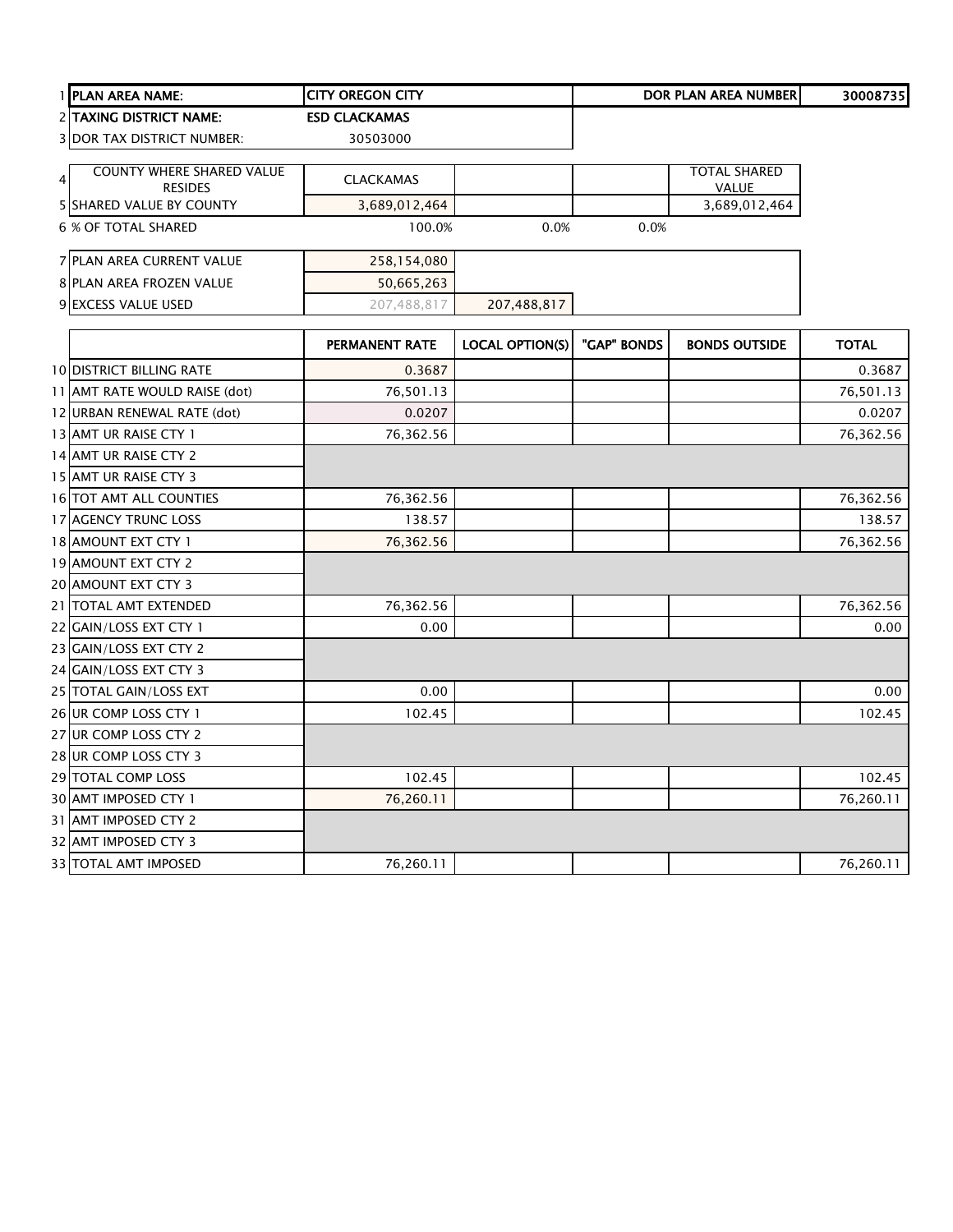|                | 1 PLAN AREA NAME:                 | <b>CITY OREGON CITY</b> |                        |             | DOR PLAN AREA NUMBER | 30008735     |
|----------------|-----------------------------------|-------------------------|------------------------|-------------|----------------------|--------------|
|                | 2 TAXING DISTRICT NAME:           | FD 1 CLACK COUNTY       |                        |             |                      |              |
|                | <b>3 DOR TAX DISTRICT NUMBER:</b> | 30020800                |                        |             |                      |              |
| $\overline{4}$ | <b>COUNTY WHERE SHARED VALUE</b>  | <b>CLACKAMAS</b>        |                        |             | TOTAL SHARED         |              |
|                | <b>RESIDES</b>                    |                         |                        |             | <b>VALUE</b>         |              |
|                | 5 SHARED VALUE BY COUNTY          | 3,689,012,464           |                        |             | 3,689,012,464        |              |
|                | <b>6 % OF TOTAL SHARED</b>        | 100.0%                  | 0.0%                   | 0.0%        |                      |              |
|                | 7 PLAN AREA CURRENT VALUE         | 258,154,080             |                        |             |                      |              |
|                | 8 PLAN AREA FROZEN VALUE          | 50,665,263              |                        |             |                      |              |
|                | 9 EXCESS VALUE USED               | 207,488,817             | 207,488,817            |             |                      |              |
|                |                                   | PERMANENT RATE          | <b>LOCAL OPTION(S)</b> | "GAP" BONDS | <b>BONDS OUTSIDE</b> | <b>TOTAL</b> |
|                | <b>10 DISTRICT BILLING RATE</b>   | 2.4012                  |                        |             |                      | 2.4012       |
|                | 11 AMT RATE WOULD RAISE (dot)     | 498,222.15              |                        |             |                      | 498,222.15   |
|                | 12 URBAN RENEWAL RATE (dot)       | 0.1350                  |                        |             |                      | 0.1350       |
|                | 13 AMT UR RAISE CTY 1             | 498,016.68              |                        |             |                      | 498,016.68   |
|                | 14 AMT UR RAISE CTY 2             |                         |                        |             |                      |              |
|                | 15 AMT UR RAISE CTY 3             |                         |                        |             |                      |              |
|                | 16 TOT AMT ALL COUNTIES           | 498,016.68              |                        |             |                      | 498,016.68   |
|                | 17 AGENCY TRUNC LOSS              | 205.47                  |                        |             |                      | 205.47       |
|                | 18 AMOUNT EXT CTY 1               | 498,016.68              |                        |             |                      | 498,016.68   |
|                | 19 AMOUNT EXT CTY 2               |                         |                        |             |                      |              |
|                | 20 AMOUNT EXT CTY 3               |                         |                        |             |                      |              |
|                | 21 TOTAL AMT EXTENDED             | 498,016.68              |                        |             |                      | 498,016.68   |
|                | 22 GAIN/LOSS EXT CTY 1            | 0.00                    |                        |             |                      | 0.00         |
|                | 23 GAIN/LOSS EXT CTY 2            |                         |                        |             |                      |              |
|                | 24 GAIN/LOSS EXT CTY 3            |                         |                        |             |                      |              |
|                | 25 TOTAL GAIN/LOSS EXT            | 0.00                    |                        |             |                      | 0.00         |
|                | 26 UR COMP LOSS CTY 1             | 671.51                  |                        |             |                      | 671.51       |
|                | 27 UR COMP LOSS CTY 2             |                         |                        |             |                      |              |
|                | 28 UR COMP LOSS CTY 3             |                         |                        |             |                      |              |
|                | 29 TOTAL COMP LOSS                | 671.51                  |                        |             |                      | 671.51       |
|                | 30 AMT IMPOSED CTY 1              | 497,345.17              |                        |             |                      | 497,345.17   |
|                | 31 AMT IMPOSED CTY 2              |                         |                        |             |                      |              |
|                | 32 AMT IMPOSED CTY 3              |                         |                        |             |                      |              |
|                | <b>33 TOTAL AMT IMPOSED</b>       | 497,345.17              |                        |             |                      | 497,345.17   |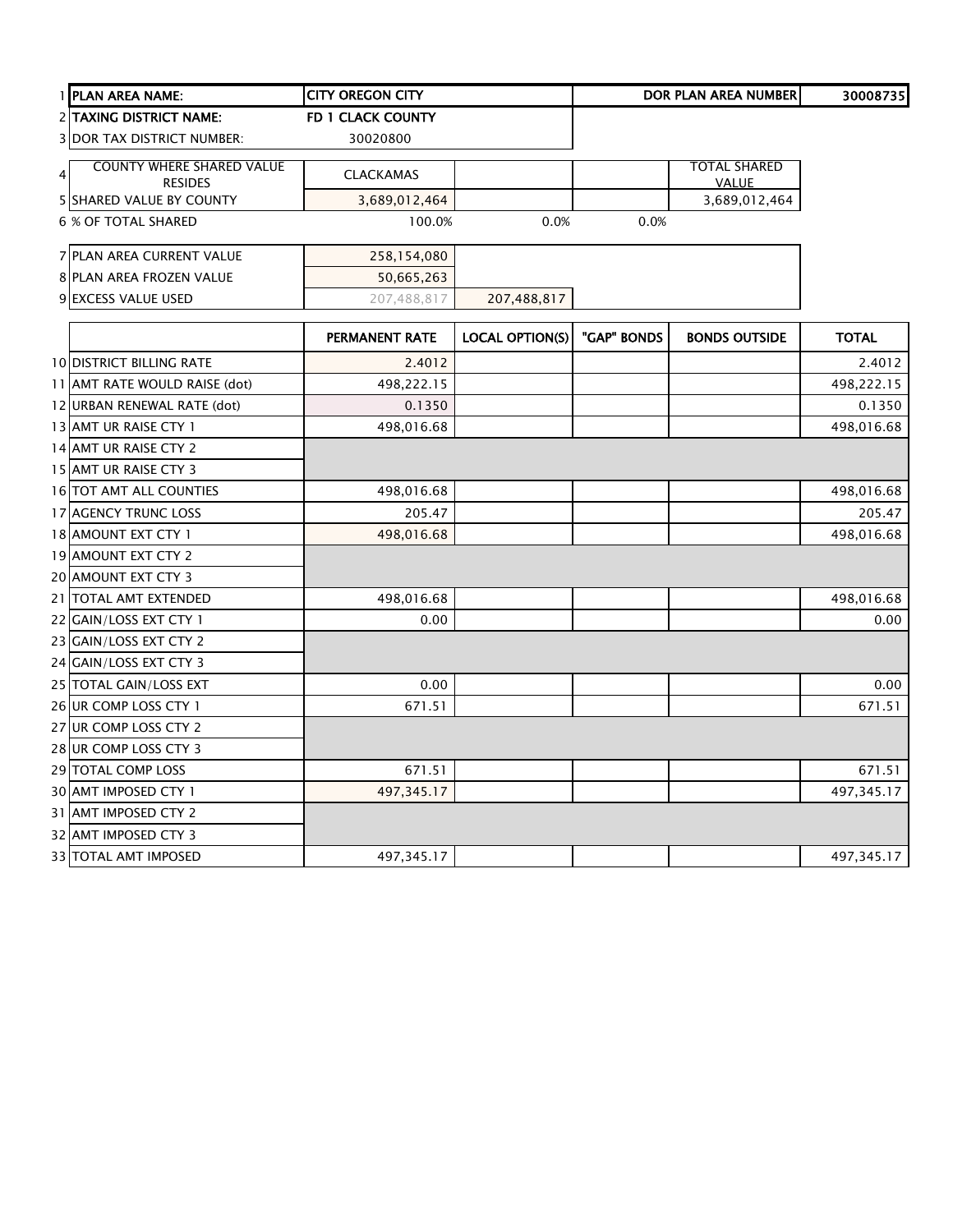| 1 PLAN AREA NAME:                 | <b>CITY OREGON CITY</b> |                        |             | <b>DOR PLAN AREA NUMBER</b> | 30008735     |
|-----------------------------------|-------------------------|------------------------|-------------|-----------------------------|--------------|
| <b>2 TAXING DISTRICT NAME:</b>    | <b>Port Portland</b>    |                        |             |                             |              |
| <b>3 DOR TAX DISTRICT NUMBER:</b> | 30002160                |                        |             |                             |              |
| <b>COUNTY WHERE SHARED VALUE</b>  |                         |                        |             | TOTAL SHARED                |              |
| $\overline{4}$<br><b>RESIDES</b>  | <b>CLACKAMAS</b>        |                        |             | <b>VALUE</b>                |              |
| <b>5 SHARED VALUE BY COUNTY</b>   | 3,689,012,464           |                        |             | 3,689,012,464               |              |
| <b>6 % OF TOTAL SHARED</b>        | 100.0%                  | 0.0%                   | 0.0%        |                             |              |
| 7 PLAN AREA CURRENT VALUE         | 258,154,080             |                        |             |                             |              |
| 8 PLAN AREA FROZEN VALUE          | 50,665,263              |                        |             |                             |              |
| 9 EXCESS VALUE USED               | 207,488,817             | 207,488,817            |             |                             |              |
|                                   | PERMANENT RATE          | <b>LOCAL OPTION(S)</b> | "GAP" BONDS | <b>BONDS OUTSIDE</b>        | <b>TOTAL</b> |
| <b>10 DISTRICT BILLING RATE</b>   | 0.0701                  |                        |             |                             | 0.0701       |
| 11 AMT RATE WOULD RAISE (dot)     | 14,544.97               |                        |             |                             | 14,544.97    |
| 12 URBAN RENEWAL RATE (dot)       | 0.0039                  |                        |             |                             | 0.0039       |
| 13 AMT UR RAISE CTY 1             | 14,387.15               |                        |             |                             | 14,387.15    |
| 14 AMT UR RAISE CTY 2             |                         |                        |             |                             |              |
| 15 AMT UR RAISE CTY 3             |                         |                        |             |                             |              |
| 16 TOT AMT ALL COUNTIES           | 14,387.15               |                        |             |                             | 14,387.15    |
| 17 AGENCY TRUNC LOSS              | 157.82                  |                        |             |                             | 157.82       |
| 18 AMOUNT EXT CTY 1               | 14,387.15               |                        |             |                             | 14,387.15    |
| 19 AMOUNT EXT CTY 2               |                         |                        |             |                             |              |
| 20 AMOUNT EXT CTY 3               |                         |                        |             |                             |              |
| 21 TOTAL AMT EXTENDED             | 14,387.15               |                        |             |                             | 14,387.15    |
| 22 GAIN/LOSS EXT CTY 1            | 0.00                    |                        |             |                             | 0.00         |
| 23 GAIN/LOSS EXT CTY 2            |                         |                        |             |                             |              |
| 24 GAIN/LOSS EXT CTY 3            |                         |                        |             |                             |              |
| 25 TOTAL GAIN/LOSS EXT            | 0.00                    |                        |             |                             | 0.00         |
| 26 UR COMP LOSS CTY 1             | 18.96                   |                        |             |                             | 18.96        |
| 27 UR COMP LOSS CTY 2             |                         |                        |             |                             |              |
| 28 UR COMP LOSS CTY 3             |                         |                        |             |                             |              |
| 29 TOTAL COMP LOSS                | 18.96                   |                        |             |                             | 18.96        |
| 30 AMT IMPOSED CTY 1              | 14,368.19               |                        |             |                             | 14,368.19    |
| 31 AMT IMPOSED CTY 2              |                         |                        |             |                             |              |
| 32 AMT IMPOSED CTY 3              |                         |                        |             |                             |              |
| <b>33 TOTAL AMT IMPOSED</b>       | 14,368.19               |                        |             |                             | 14,368.19    |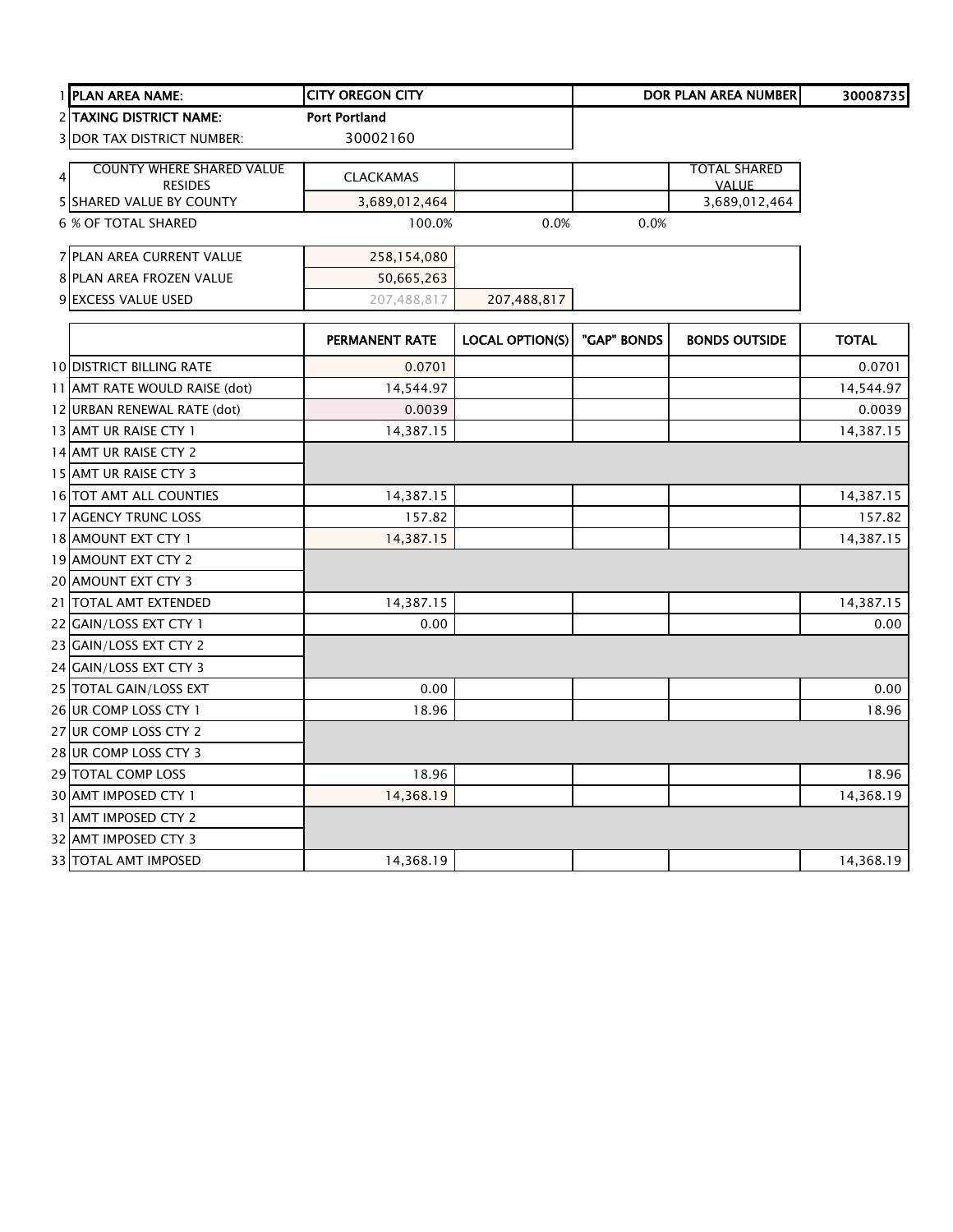| 1 PLAN AREA NAME:                                  | <b>CITY OREGON CITY</b> |                        |             | <b>DOR PLAN AREA NUMBER</b> | 30008735     |
|----------------------------------------------------|-------------------------|------------------------|-------------|-----------------------------|--------------|
| 2 TAXING DISTRICT NAME:                            | <b>SCH OREGON CITY</b>  |                        |             |                             |              |
| <b>3 DOR TAX DISTRICT NUMBER:</b>                  | 30130000                |                        |             |                             |              |
| <b>COUNTY WHERE SHARED VALUE</b><br>$\overline{4}$ | <b>CLACKAMAS</b>        |                        |             | <b>TOTAL SHARED</b>         |              |
| <b>RESIDES</b>                                     |                         |                        |             | VALUE                       |              |
| <b>5 SHARED VALUE BY COUNTY</b>                    | 3,689,012,464           |                        |             | 3,689,012,464               |              |
| <b>6 % OF TOTAL SHARED</b>                         | 100.0%                  | 0.0%                   | 0.0%        |                             |              |
| 7 PLAN AREA CURRENT VALUE                          | 258,154,080             |                        |             |                             |              |
| 8 PLAN AREA FROZEN VALUE                           | 50,665,263              |                        |             |                             |              |
| 9 EXCESS VALUE USED                                | 207,488,817             | 207,488,817            |             |                             |              |
|                                                    | PERMANENT RATE          | <b>LOCAL OPTION(S)</b> | "GAP" BONDS | <b>BONDS OUTSIDE</b>        | <b>TOTAL</b> |
|                                                    |                         |                        |             |                             |              |
| <b>10 DISTRICT BILLING RATE</b>                    | 4.9629                  |                        |             |                             | 4.9629       |
| 11 AMT RATE WOULD RAISE (dot)                      | 1,029,746.25            |                        |             |                             | 1,029,746.25 |
| 12 URBAN RENEWAL RATE (dot)                        | 0.2791                  |                        |             |                             | 0.2791       |
| 13 AMT UR RAISE CTY 1                              | 1,029,603.38            |                        |             |                             | 1,029,603.38 |
| 14 AMT UR RAISE CTY 2                              |                         |                        |             |                             |              |
| 15 AMT UR RAISE CTY 3                              |                         |                        |             |                             |              |
| 16 TOT AMT ALL COUNTIES                            | 1,029,603.38            |                        |             |                             | 1,029,603.38 |
| 17 AGENCY TRUNC LOSS                               | 142.87                  |                        |             |                             | 142.87       |
| 18 AMOUNT EXT CTY 1                                | 1,029,603.38            |                        |             |                             | 1,029,603.38 |
| 19 AMOUNT EXT CTY 2                                |                         |                        |             |                             |              |
| 20 AMOUNT EXT CTY 3                                |                         |                        |             |                             |              |
| 21 TOTAL AMT EXTENDED                              | 1,029,603.38            |                        |             |                             | 1,029,603.38 |
| 22 GAIN/LOSS EXT CTY 1                             | 0.00                    |                        |             |                             | 0.00         |
| 23 GAIN/LOSS EXT CTY 2                             |                         |                        |             |                             |              |
| 24 GAIN/LOSS EXT CTY 3                             |                         |                        |             |                             |              |
| 25 TOTAL GAIN/LOSS EXT                             | 0.00                    |                        |             |                             | 0.00         |
| 26 UR COMP LOSS CTY 1                              | 1,388.83                |                        |             |                             | 1,388.83     |
| 27 UR COMP LOSS CTY 2                              |                         |                        |             |                             |              |
| 28 UR COMP LOSS CTY 3                              |                         |                        |             |                             |              |
| 29 TOTAL COMP LOSS                                 | 1,388.83                |                        |             |                             | 1,388.83     |
| 30 AMT IMPOSED CTY 1                               | 1,028,214.55            |                        |             |                             | 1,028,214.55 |
| 31 AMT IMPOSED CTY 2                               |                         |                        |             |                             |              |
| 32 AMT IMPOSED CTY 3                               |                         |                        |             |                             |              |
| 33 TOTAL AMT IMPOSED                               | 1,028,214.55            |                        |             |                             | 1,028,214.55 |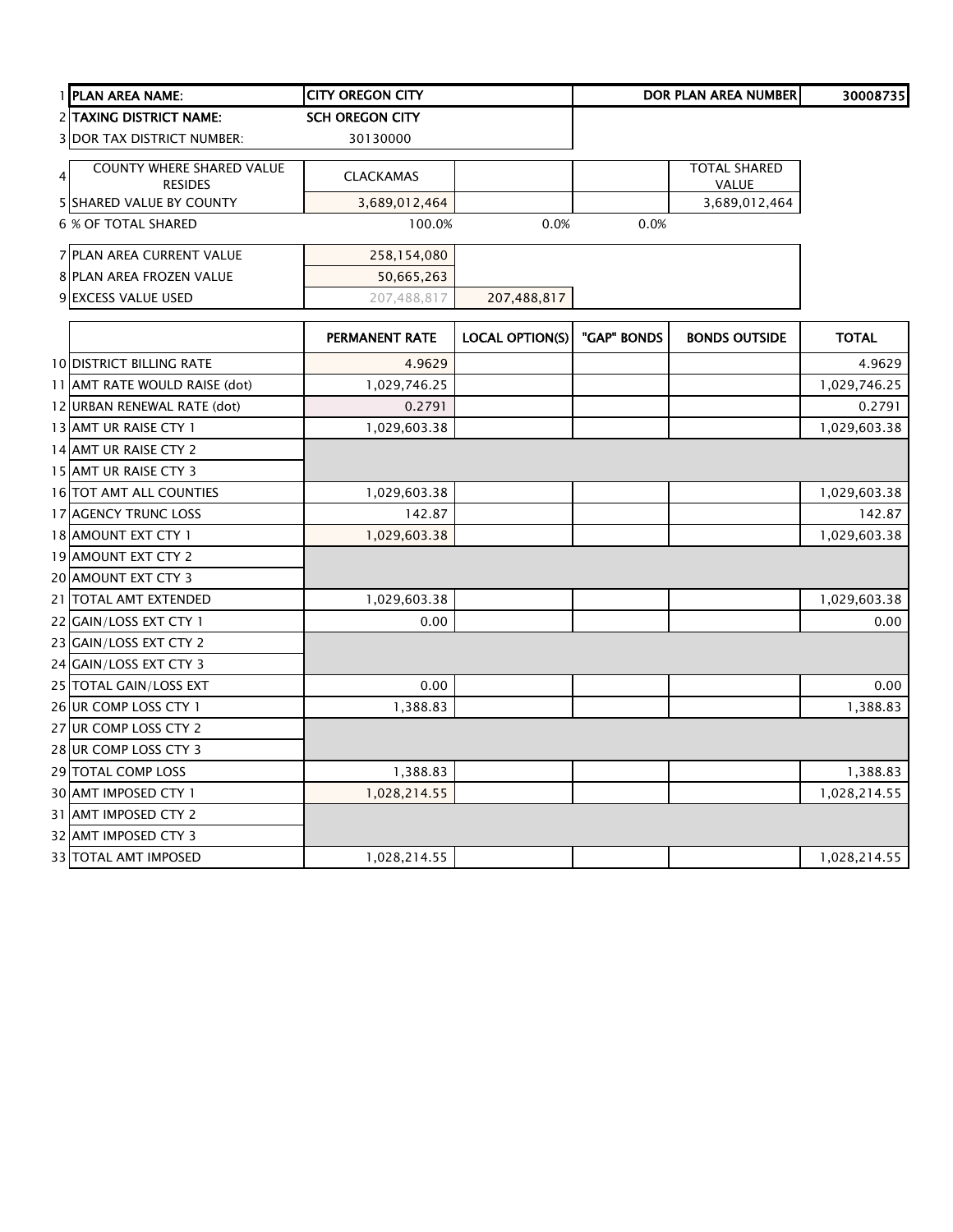|                | 1 PLAN AREA NAME:                           | <b>CITY OREGON CITY</b> |                        |             | <b>DOR PLAN AREA NUMBER</b>         | 30008735     |
|----------------|---------------------------------------------|-------------------------|------------------------|-------------|-------------------------------------|--------------|
|                | 2 TAXING DISTRICT NAME:                     | <b>SRV 2 METRO</b>      |                        |             |                                     |              |
|                | <b>3 DOR TAX DISTRICT NUMBER:</b>           | 30008090                |                        |             |                                     |              |
| $\overline{4}$ | COUNTY WHERE SHARED VALUE<br><b>RESIDES</b> | <b>CLACKAMAS</b>        |                        |             | <b>TOTAL SHARED</b><br><b>VALUE</b> |              |
|                | 5 SHARED VALUE BY COUNTY                    | 3,685,964,551           |                        |             | 3,685,964,551                       |              |
|                | 6 % OF TOTAL SHARED                         | 100.0%                  | 0.0%                   | 0.0%        |                                     |              |
|                | 7 PLAN AREA CURRENT VALUE                   | 258,154,080             |                        |             |                                     |              |
|                | 8 PLAN AREA FROZEN VALUE                    | 50,665,263              |                        |             |                                     |              |
|                | 9 EXCESS VALUE USED                         | 207,488,817             | 207,488,817            |             |                                     |              |
|                |                                             | <b>PERMANENT RATE</b>   | <b>LOCAL OPTION(S)</b> | "GAP" BONDS | <b>BONDS OUTSIDE</b>                | <b>TOTAL</b> |
|                | <b>10 DISTRICT BILLING RATE</b>             | 0.0966                  |                        |             |                                     | 0.0966       |
|                | 11 AMT RATE WOULD RAISE (dot)               | 20,043.42               |                        |             |                                     | 20,043.42    |
|                | 12 URBAN RENEWAL RATE (dot)                 | 0.0054                  |                        |             |                                     | 0.0054       |
|                | 13 AMT UR RAISE CTY 1                       | 19,904.21               |                        |             |                                     | 19,904.21    |
|                | 14 AMT UR RAISE CTY 2                       |                         |                        |             |                                     |              |
|                | 15 AMT UR RAISE CTY 3                       |                         |                        |             |                                     |              |
|                | 16 TOT AMT ALL COUNTIES                     | 19,904.21               |                        |             |                                     | 19,904.21    |
|                | 17 AGENCY TRUNC LOSS                        | 139.21                  |                        |             |                                     | 139.21       |
|                | 18 AMOUNT EXT CTY 1                         | 19,904.21               |                        |             |                                     | 19,904.21    |
|                | 19 AMOUNT EXT CTY 2                         |                         |                        |             |                                     |              |
|                | 20 AMOUNT EXT CTY 3                         |                         |                        |             |                                     |              |
|                | 21 TOTAL AMT EXTENDED                       | 19,904.21               |                        |             |                                     | 19,904.21    |
|                | 22 GAIN/LOSS EXT CTY 1                      | 0.00                    |                        |             |                                     | 0.00         |
|                | 23 GAIN/LOSS EXT CTY 2                      |                         |                        |             |                                     |              |
|                | 24 GAIN/LOSS EXT CTY 3                      |                         |                        |             |                                     |              |
|                | 25 TOTAL GAIN/LOSS EXT                      | 0.00                    |                        |             |                                     | 0.00         |
|                | 26 UR COMP LOSS CTY 1                       | 26.39                   |                        |             |                                     | 26.39        |
|                | 27 UR COMP LOSS CTY 2                       |                         |                        |             |                                     |              |
|                | 28 UR COMP LOSS CTY 3                       |                         |                        |             |                                     |              |
|                | 29 TOTAL COMP LOSS                          | 26.39                   |                        |             |                                     | 26.39        |
|                | 30 AMT IMPOSED CTY 1                        | 19,877.82               |                        |             |                                     | 19,877.82    |
|                | 31 AMT IMPOSED CTY 2                        |                         |                        |             |                                     |              |
|                | 32 AMT IMPOSED CTY 3                        |                         |                        |             |                                     |              |
|                | 33 TOTAL AMT IMPOSED                        | 19,877.82               |                        |             |                                     | 19,877.82    |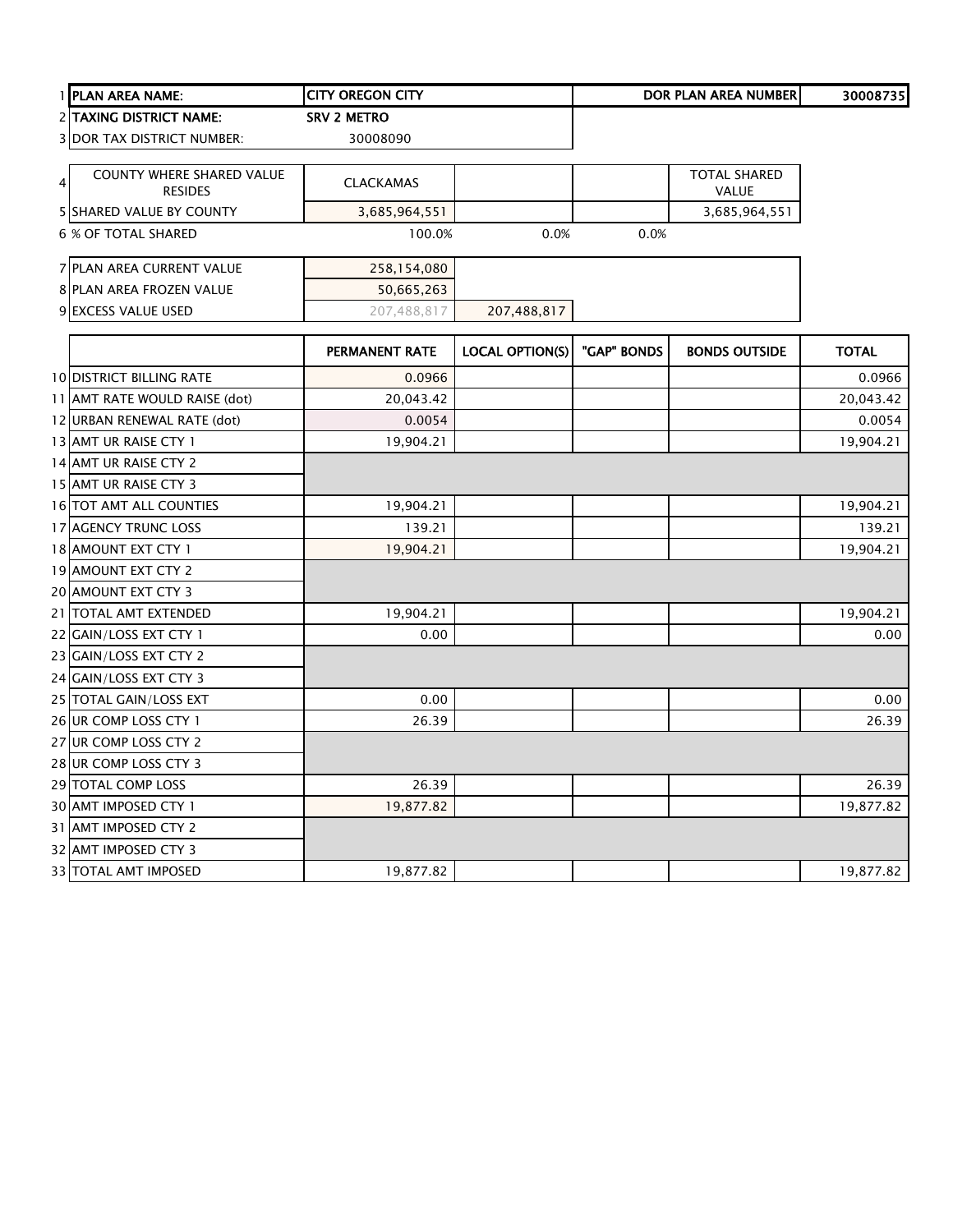|   | 1 PLAN AREA NAME:                           | <b>CITY OREGON CITY</b> |                        |             | <b>DOR PLAN AREA NUMBER</b>         | 30008735     |
|---|---------------------------------------------|-------------------------|------------------------|-------------|-------------------------------------|--------------|
|   | 2 TAXING DISTRICT NAME:                     | <b>Vector Control</b>   |                        |             |                                     |              |
|   | 3 DOR TAX DISTRICT NUMBER:                  | 30007510                |                        |             |                                     |              |
| 4 | COUNTY WHERE SHARED VALUE<br><b>RESIDES</b> | <b>CLACKAMAS</b>        |                        |             | <b>TOTAL SHARED</b><br><b>VALUE</b> |              |
|   | 5 SHARED VALUE BY COUNTY                    | 3,689,012,464           |                        |             | 3,689,012,464                       |              |
|   | 6 % OF TOTAL SHARED                         | 100.0%                  | 0.0%                   | 0.0%        |                                     |              |
|   | 7 PLAN AREA CURRENT VALUE                   | 258,154,080             |                        |             |                                     |              |
|   | 8 PLAN AREA FROZEN VALUE                    | 50,665,263              |                        |             |                                     |              |
|   | 9 EXCESS VALUE USED                         | 207,488,817             | 207,488,817            |             |                                     |              |
|   |                                             | PERMANENT RATE          | <b>LOCAL OPTION(S)</b> | "GAP" BONDS | <b>BONDS OUTSIDE</b>                | <b>TOTAL</b> |
|   | <b>10 DISTRICT BILLING RATE</b>             | 0.0065                  |                        |             |                                     | 0.0065       |
|   | 11 AMT RATE WOULD RAISE (dot)               | 1,348.68                |                        |             |                                     | 1,348.68     |
|   | 12 URBAN RENEWAL RATE (dot)                 | 0.0003                  |                        |             |                                     | 0.0003       |
|   | 13 AMT UR RAISE CTY 1                       | 1,106.70                |                        |             |                                     | 1,106.70     |
|   | 14 AMT UR RAISE CTY 2                       |                         |                        |             |                                     |              |
|   | 15 AMT UR RAISE CTY 3                       |                         |                        |             |                                     |              |
|   | 16 TOT AMT ALL COUNTIES                     | 1,106.70                |                        |             |                                     | 1,106.70     |
|   | 17 AGENCY TRUNC LOSS                        | 241.98                  |                        |             |                                     | 241.98       |
|   | 18 AMOUNT EXT CTY 1                         | 1,106.70                |                        |             |                                     | 1,106.70     |
|   | 19 AMOUNT EXT CTY 2                         |                         |                        |             |                                     |              |
|   | 20 AMOUNT EXT CTY 3                         |                         |                        |             |                                     |              |
|   | 21 TOTAL AMT EXTENDED                       | 1,106.70                |                        |             |                                     | 1,106.70     |
|   | 22 GAIN/LOSS EXT CTY 1                      | 0.00                    |                        |             |                                     | 0.00         |
|   | 23 GAIN/LOSS EXT CTY 2                      |                         |                        |             |                                     |              |
|   | 24 GAIN/LOSS EXT CTY 3                      |                         |                        |             |                                     |              |
|   | 25 TOTAL GAIN/LOSS EXT                      | 0.00                    |                        |             |                                     | 0.00         |
|   | 26 UR COMP LOSS CTY 1                       | 1.13                    |                        |             |                                     | 1.13         |
|   | 27 UR COMP LOSS CTY 2                       |                         |                        |             |                                     |              |
|   | 28 UR COMP LOSS CTY 3                       |                         |                        |             |                                     |              |
|   | 29 TOTAL COMP LOSS                          | 1.13                    |                        |             |                                     | 1.13         |
|   | 30 AMT IMPOSED CTY 1                        | 1,105.57                |                        |             |                                     | 1,105.57     |
|   | 31 AMT IMPOSED CTY 2                        |                         |                        |             |                                     |              |
|   | 32 AMT IMPOSED CTY 3                        |                         |                        |             |                                     |              |
|   | 33 TOTAL AMT IMPOSED                        | 1,105.57                |                        |             |                                     | 1,105.57     |